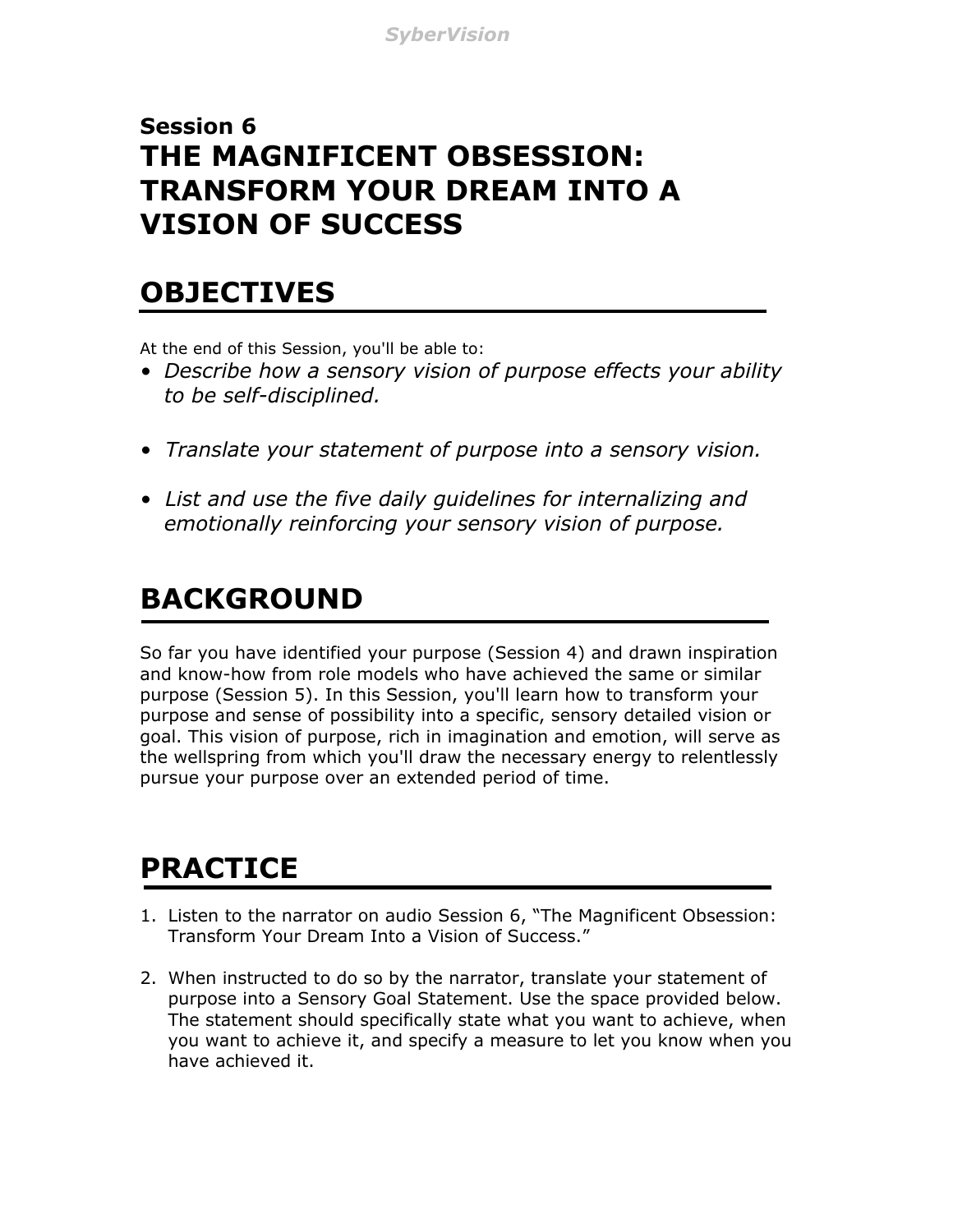

3. When instructed to do so by the narrator, print and complete the following "Vision of Achievement" form.

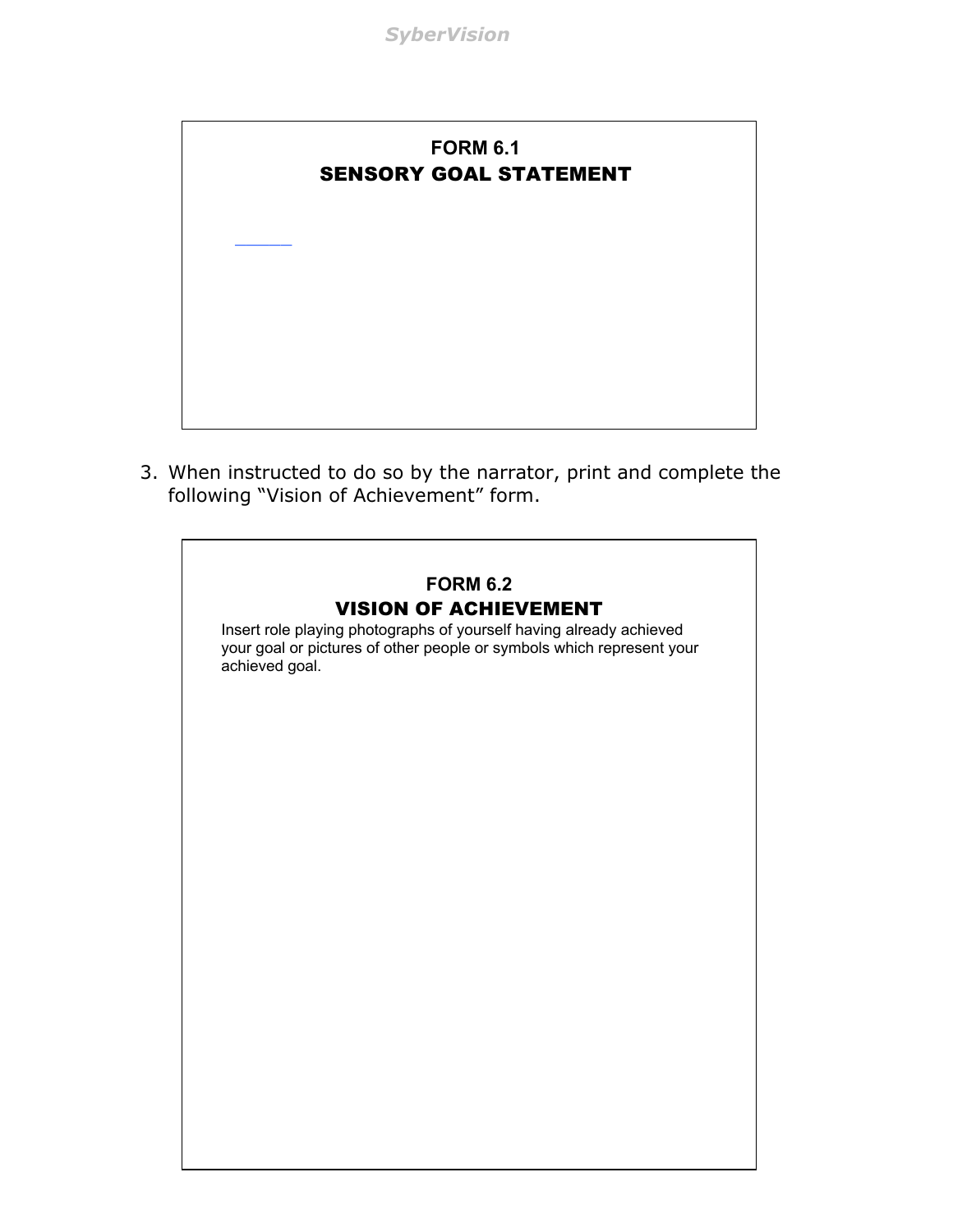4. When instructed to do so by the narrator, complete Form 6.3 'Positive Consequences Worksheet."

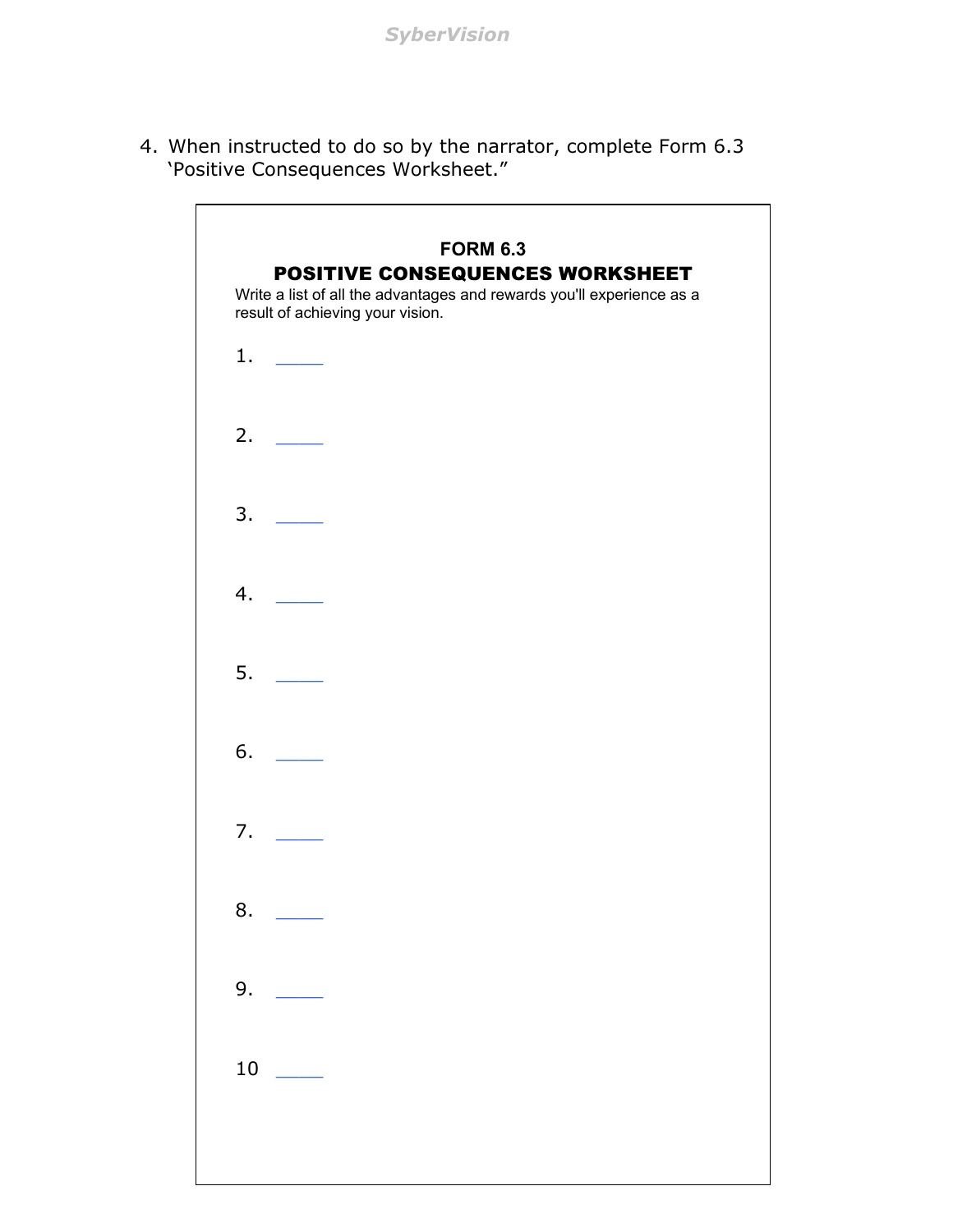5. When instructed to do so by the narrator, complete Form 6.4 "Sensory Vision Worksheet."

| <b>FORM 6.4</b><br><b>SENSORY VISION WORKSHEET</b><br>Write a detailed description of the positive sensory impressions you'll<br>experience when your goal is achieved. |  |  |
|-------------------------------------------------------------------------------------------------------------------------------------------------------------------------|--|--|
| SIGHT:                                                                                                                                                                  |  |  |
| SOUND:                                                                                                                                                                  |  |  |
| FEEL:                                                                                                                                                                   |  |  |
| TASTE:                                                                                                                                                                  |  |  |
| SMELL:                                                                                                                                                                  |  |  |
| <b>EMOTION:</b>                                                                                                                                                         |  |  |
|                                                                                                                                                                         |  |  |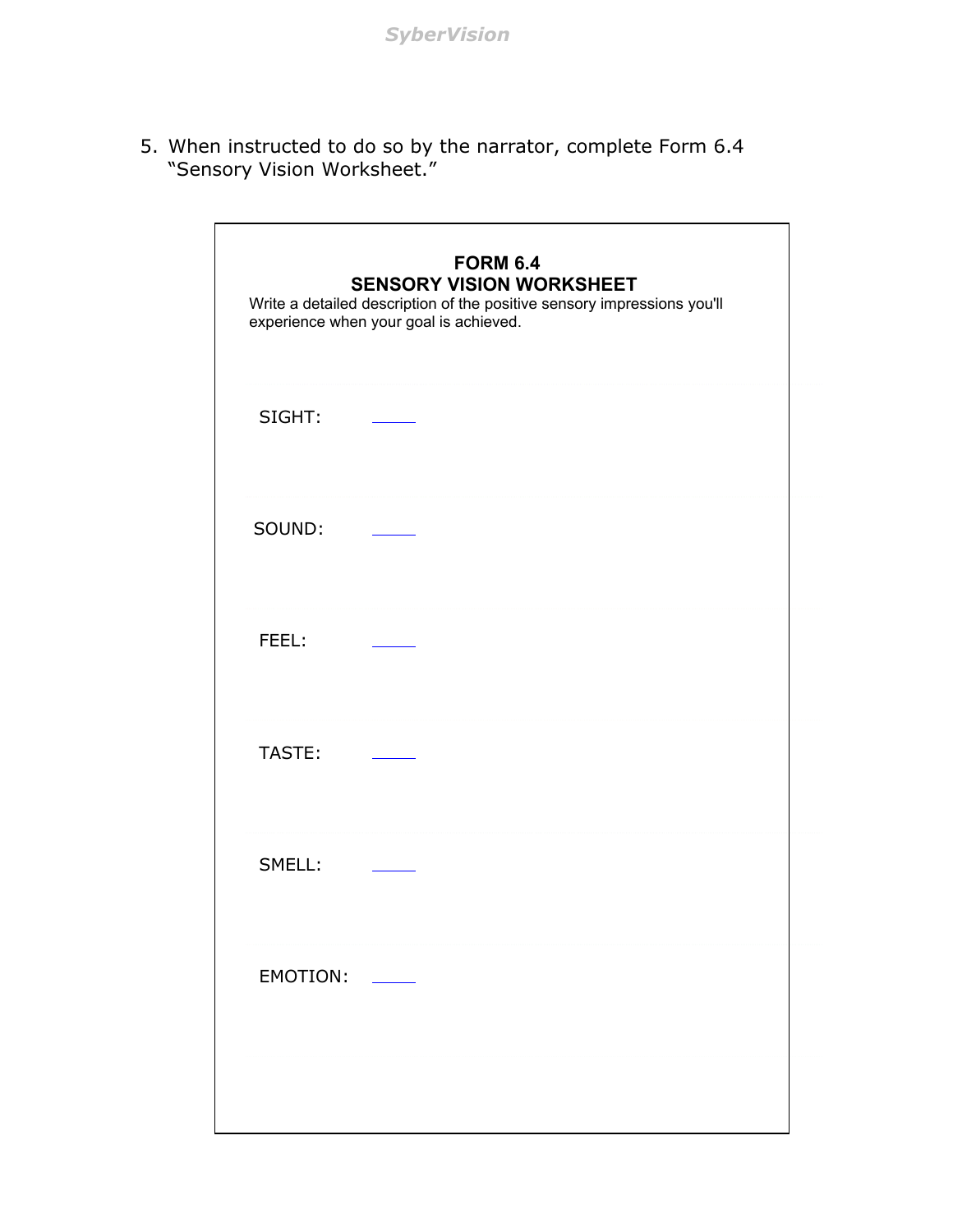*SyberVision*

As the narrator describes the five guidelines for internalizing your vision of purpose, write each step in the space provided below.



### **POINTS TO REMEMBER**

The following points are important to you as you work to transform your purpose into and emotion-provoking, sensory-detailed vision of achievement.

- Your purpose is a general statement of what you would like to achieve. Your vision is your purpose translated into a specific goal that is rich in sensory imagery.
- The emotional by-product of a clearly defined, sensory-rich vision is a deep, compelling conviction that your purpose is obtainable. Sensory vision takes you from the feeling of possibility to a concrete belief that you know, deep in your heart and mind, that you can achieve your goal.
- The most important sensory images to dwell upon are the images of yourself reaping the rewards of your achieved vision.
- It is vitally important to work, on a daily basis, on transforming your vision into a passion for achievement.